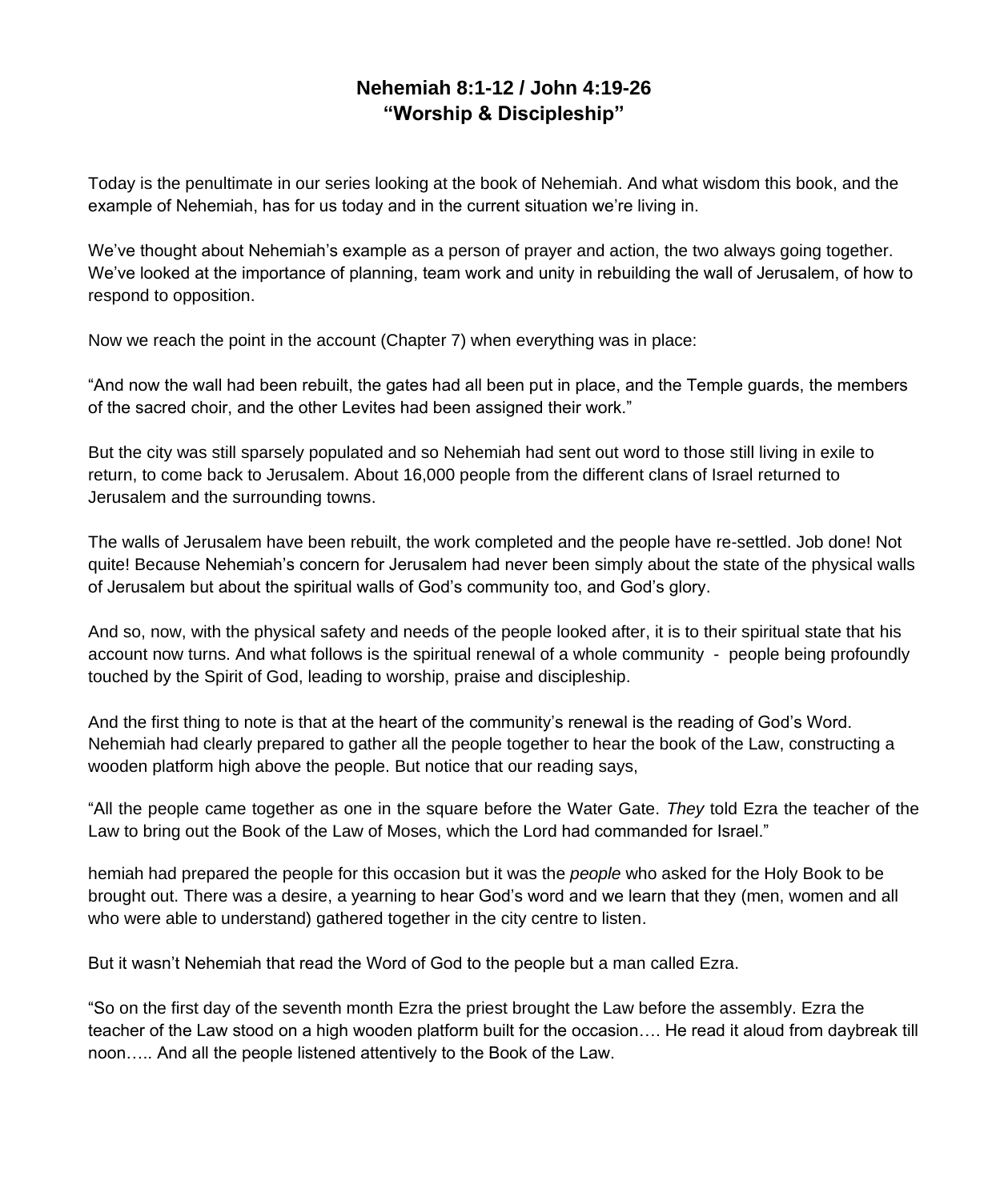As Ezra reads to the people, they hang on every word he speaks, listening attentively from daybreak to noon, their eyes fixed on him. Hear how hungry they are! We learn in the book of Ezra, that he "was a teacher wellversed in the Law of Moses, which the Lord, the God of Israel had given. He had devoted himself to the study and observance of the Law of the Lord, and to teaching its decrees and laws in Israel".

God had given Ezra the gift of teaching His word; he clearly had a love and deep knowledge of God's word, and the people soaked the word up. But Ezra also had a team of people, the Levites, to help explain and instruct the people in the meaning of the word so they could understand it and what it meant for them in their day. I almost imagine the people being split into small groups (standing not sitting!) led by the Levite priests a bit like home groups today!

This is a beautiful example of God giving gifts to the fellowship, just as he does today. So, yes, we have people who are trained to preach and open up God's word, but in our fellowship, but God doesn't want it to be confined to those people; there are others among us who love to study God's word and who God may be calling to share in the work of opening up his Word - wither through preaching, or leading Home groups, coming alongside others in an informal way and sharing God's word to help build His people up! We need the gifts of those who are able to help us interpret and understand what God's word meant and means for us today. May be that's something you may feel God is calling you to?

*Attentive listening, reading, grappling with God's word to understand how what was written thousands of years ago means for us today.*

And as the people hear God's word, they are drawn, also to worship God. We learn that in verses 5-6, "As soon as he opened the book, they all stood up. **<sup>6</sup>** Ezra praise the Lord, the great God, and all the people raised their arms in the air and answered, "Amen! Amen!" They knelt in worship, with their faces to the ground.

There's a wonderful sense of spontaneity in their response - praise and worship. A deep reverence as the Book is brought out - not worship of the Book, but I believe reverence for God. They stand and praise God, they kneel in worship, they bow low with their faces to the ground. This is whole body worship!

Some of us are busy recording action songs for the next Family Praise Party at the moment. It's great fun, and most children love using their whole body to worship God. We adults? Not so much…., or at least not unless we're joining in with children's action songs! Many of us can feel a bit embarrassed. Perhaps we feel more free in the privacy of our own homes, when there's no one else around.

Story - St Cuthberts Retreat House; woman prostrate under the Lord's Table - she was meeting with God and she was worshipping in spirit and in truth!

Perhaps in this strange time when (at least for those of us meeting in the building) we can't express our worship through singing the words or shouting out loud, we might find ways of expressing our worship with our bodies instead? Raising our arms to praise God, getting off our chair and kneeling, bowing down in reverence. But whether we express our love for God outwardly or inwardly, the only important thing is that we're worshipping in spirit and truth, just as Jesus foresaw when speaking to the woman at the well.

Hearing and understanding God's word, worshipping Him from the depths of their being, also led the people to a profound response. They were so deeply affected by hearing God's word, that they wept, mourned even.